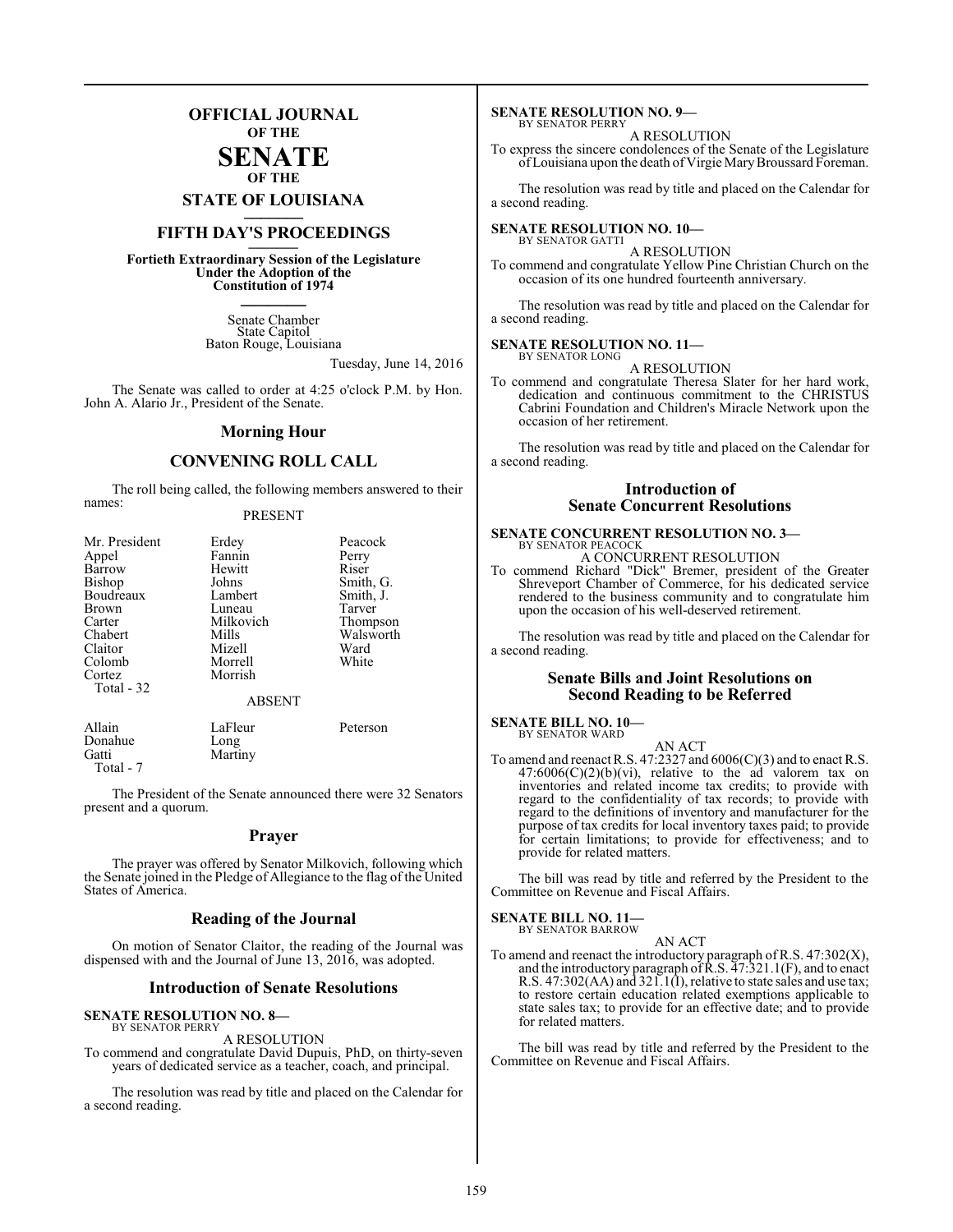# June 14, 2016

### **SENATE BILL NO. 12—** BY SENATOR MORRELL

AN ACT

To amend and reenact R.S. 39:467 and 468, relative to sales and use tax exemptions for publicly owned facilities; to limit the application of the exemptions; and to provide for related matters.

The bill was read by title and referred by the President to the Committee on Revenue and Fiscal Affairs.

# **SENATE BILL NO. 13—** BY SENATOR MORRELL

AN ACT

To amend and reenact R.S. 47:293(9)(a)(xvii), relative to the individual income tax deduction for net capital gains; to provide for nonseverability; to provide for an effective date; and to provide for related matters.

The bill was read by title and referred by the President to the Committee on Revenue and Fiscal Affairs.

### **SENATE BILL NO. 14—** BY SENATOR MORRELL

AN ACT

To enact the Omnibus Bond Authorization Act of 2016 and to repeal the Act which originated as House Bill No. 3 of the 2016 Regular Session of the Legislature, relative to the implementation of a five-year capital improvement program; to provide for the repeal of certain prior bond authorizations; to provide for new bond authorizations; to provide for authorization and sale of such bonds by the State Bond Commission; and to provide for related matters.

The bill was read by title and referred by the President to the Committee on Revenue and Fiscal Affairs.

# **Senate Resolutions on Second Reading**

### **SENATE RESOLUTION NO. 4—** BY SENATOR BARROW

A RESOLUTION

To recognize June 14, 2016, as National Flag Day and to commend Louisiana citizens for their military service.

On motion of Senator Barrow the resolution was read by title and adopted.

# **SENATE RESOLUTION NO. 5—** BY SENATOR GARY SMITH

A RESOLUTION

To commend Mr. Merrill James Dasch Sr. of Norco, Louisiana, on the occasion of his one hundredth-first birthday, June 2, 2016, and to honor and celebrate his lifetime of outstanding accomplishments.

On motion of Senator Gary Smith the resolution was read by title and adopted.

### **SENATE RESOLUTION NO. 7—** BY SENATOR JOHNS

A RESOLUTION

To commend and congratulate the Phillips 66 Lake Charles Refinery on its seventy-fifth anniversary of operation.

On motion of Senator Johns the resolution was read by title and adopted.

# **Page 2 SENATE 5th DAY'S PROCEEDINGS**

# **Senate Concurrent Resolutions on Second Reading**

### **SENATE CONCURRENT RESOLUTION NO. 2—** BY SENATOR BROWN AND REPRESENTATIVE JORDAN A CONCURRENT RESOLUTION

To commend and congratulate the West Baton Rouge Parish Museum, its director and exhibit team for the exhibit, "Cohn High School: How We Love Thee".

The concurrent resolution was read by title. Senator Brown moved to adopt the Senate Concurrent Resolution.

# **ROLL CALL**

The roll was called with the following result:

YEAS

Mr. President Erdey Morrish<br>
Appel Fannin Peacock Barrow Gatti<br>Bishon Hewitt Bishop Hewitt Riser<br>Boudreaux Johns Smith Boudreaux Johns Smith, G.<br>Brown Lambert Smith, J. Brown Lambert Smith, J.<br>
Carter Luneau Tarver Carter Luneau<br>
Chabert Milkovich Chabert Milkovich Thompson<br>Claitor Mills Walsworth Colomb Mizell Ward<br>Cortez Morrell White Total - 33

Total - 0

Morrell

Fannin Peacock<br>Gatti Perry Mills Walsworth<br>
Mizell Ward

NAYS

# ABSENT

Allain LaFleur Martiny<br>
Donahue Long Peterson Donahue Total - 6

The Chair declared the Senate adopted the Senate Concurrent Resolution and ordered it sent to the House.

# **Message from the House**

# **ASKING CONCURRENCE IN HOUSE BILLS AND JOINT RESOLUTIONS**

June 13, 2016

To the Honorable President and Members of the Senate:

I am directed to inform your honorable body that the House of Representatives has finally passed and asks your concurrence in the following House Bills and Joint Resolutions:

HB No. 50

Respectfully submitted, ALFRED W. SPEER Clerk of the House of Representatives

# **House Bills and Joint Resolutions**

Senator Morrell asked for and obtained a suspension of the rules to read House Bills and Joint Resolutions a first and second time by title and refer them to committee.

# **HOUSE BILL NO. 50—**

BY REPRESENTATIVE MONTOUCET AN ACT

To amend and reenact R.S. 47:293(9)(a)(xvii), relative to individual income tax; to provide for certain deductions for purposes of calculating individual income tax liability; to reduce the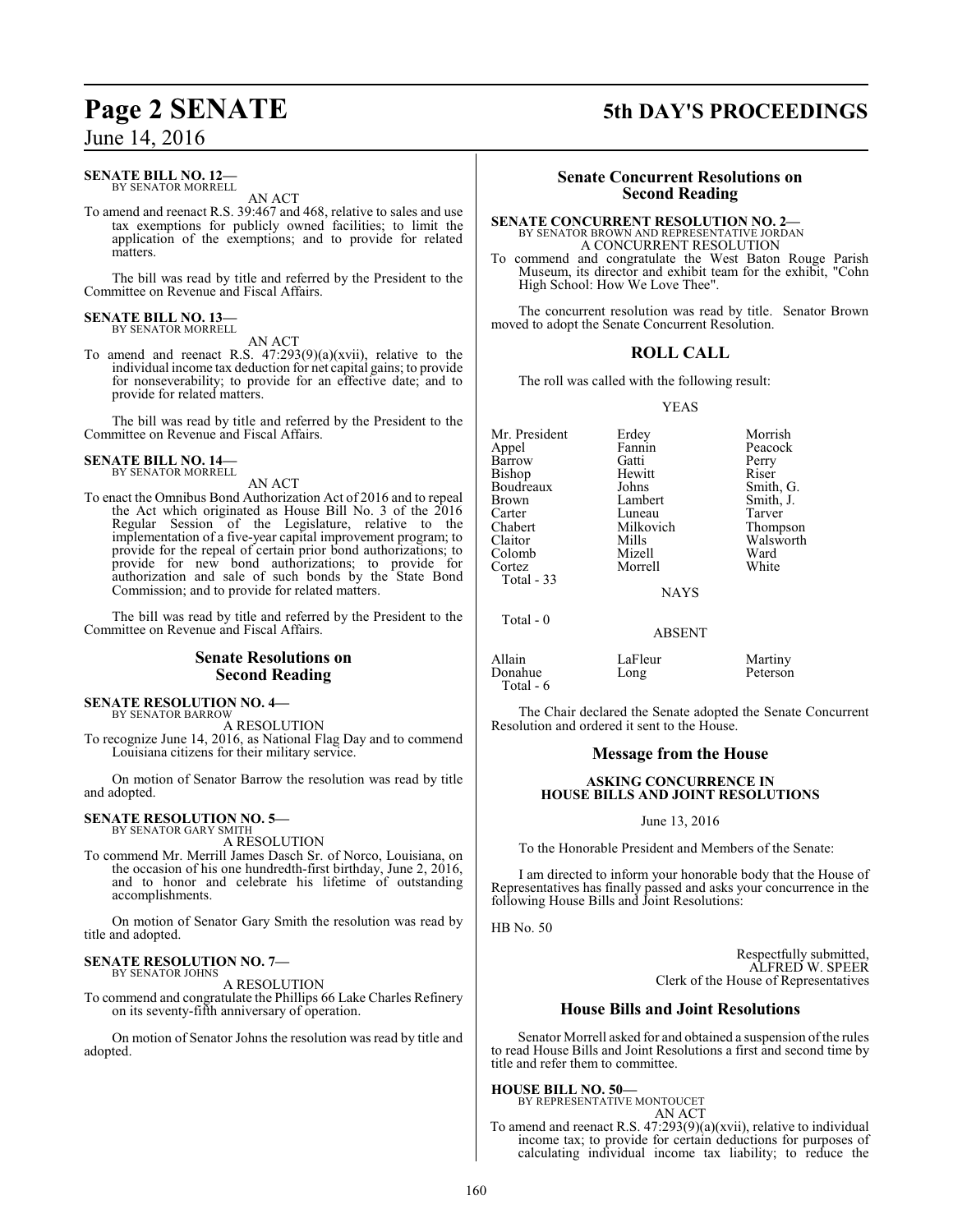# **5th DAY'S PROCEEDINGS Page 3 SENATE**

# deduction for certain net capital gains; to provide for an effective date; and to provide for related matters.

The bill was read by title and referred by the President to the Committee on Revenue and Fiscal Affairs.

# **House Bills and Joint Resolutions on Second Reading**

### **HOUSE BILL NO. 2—** BY REPRESENTATIVE ABRAMSON AN ACT

To provide with respect to the capital outlay budget and the capital outlay programfor state government, state institutions, and other public entities; to provide for the designation of projects and improvements; to provide for the financing thereof making appropriations from certain sources; and to provide for related matters.

The bill was read by title and referred by the President to the Committee on Revenue and Fiscal Affairs.

# **HOUSE BILL NO. 20—** BY REPRESENTATIVE REYNOLDS

AN ACT

To amend and reenact R.S. 47:287.95(A), (C)(1), (D), (E), and  $(F)(2)(b)$  and to enact R.S. 47:287.95(L) and  $(M)$ , relative to corporate income tax; to provide for the calculation of apportionment income for certain businesses; to provide for the weighing of certain ratios in the calculation of Louisiana income; to provide for the sourcing of certain sales; to provide for applicability; to provide for an effective date; and to provide for related matters.

The bill was read by title and referred by the President to the Committee on Revenue and Fiscal Affairs.

# **HOUSE BILL NO. 24—** BY REPRESENTATIVE ANDERS

AN ACT

To amend and reenact R.S. 22:832(A)(3) and to enact R.S. 22:832(C)(6), relative to the insurance premium tax; to exempt health maintenance organizations from the reduction of the tax due made in Act No. 10 of the 2016 First Extraordinary Session; to provide for qualifying Louisiana investments of health maintenance organizations; to provide for effectiveness; and to provide for related matters.

The bill was read by title and referred by the President to the Committee on Revenue and Fiscal Affairs.

### **HOUSE BILL NO. 25—** BY REPRESENTATIVE LYONS

AN ACT

To amend and reenact R.S. 47:6025(A)(1), relative to income tax credits; to provide for the Louisiana Citizens Property Insurance Corporation assessment tax credit; to reduce the amount of the credit; to repeal the sunset of the reduction in the amount of the credit; to provide for effectiveness; and to provide for related matters.

The bill was read by title and referred by the President to the Committee on Revenue and Fiscal Affairs.

### **HOUSE BILL NO. 29—** BY REPRESENTATIVE PRICE

AN ACT

To amend and reenact R.S.  $47:115(A)(3)$  and  $(C)$  and  $1624(A)$ , to enact R.S. 47:1624(C) through (E), and to repeal R.S. 47:287.657, 617, and 1624.1, relative to the payment of interest on certain overpayments; to provide for the calculation of interest on certain overpayments; to provide for the authority of the secretary of the Department of Revenue to pay interest on overpayments; to provide for certain limitations and

# requirements; to provide for effectiveness; and to provide for related matters.

The bill was read by title and referred by the President to the Committee on Revenue and Fiscal Affairs.

# **HOUSE BILL NO. 35—** BY REPRESENTATIVE ANDERS

AN ACT

To amend and reenact R.S. 22:842 and to repeal R.S. 22:270, relative to the annual tax on health maintenance organizations; to establish the rate of the annual minimum tax; to provide for applicability; and to provide for related matters.

The bill was read by title and referred by the President to the Committee on Revenue and Fiscal Affairs.

# **HOUSE BILL NO. 47—**

BY REPRESENTATIVE BROADWATER AN ACT

To amend and reenact Section 5 of Act No. 123 of the 2015 Regular Session of the Legislature and Section 2 of Act No. 6 of the 2016 First Extraordinary Session of the Legislature, relative to corporate income tax; to provide for the net operating loss deduction for corporate income taxes; to provide for applicability and an effective date; and to provide for related matters.

The bill was read by title and referred by the President to the Committee on Revenue and Fiscal Affairs.

**HOUSE BILL NO. 51—** BY REPRESENTATIVES JIMMORRIS, ABRAMSON, AMEDEE, BAGLEY, BAGNERIS, BERTHELOT, BILIOT, BISHOP, BOUIE, BROADWATER, CHAD BROWN, TERRY BROWN, CARMODY, ROBBY CARTER, STEVE<br>CHAD BROWN, TERRY BROWN, CARMODY, ROUIE, BROADWATER,<br>CAR

# AN ACT

To amend and reenact R.S. 47:302(V)(introductory paragraph) as enacted by Act No. 25 of the 2016 First Extraordinary Session of the Louisiana Legislature and to enact R.S. 47:302(AA) and  $321.1(F)(66)$ , relative to state sales and use taxes; to provide with respect to the effectiveness of exemptions and exclusions for sales of certain tangible personal property and services; to provide for effectiveness; and to provide for related matters.

The bill was read by title and referred by the President to the Committee on Revenue and Fiscal Affairs.

# **HOUSE BILL NO. 52—**

BY REPRESENTATIVE ABRAMSON AN ACT

To provide relative to the capital outlay appropriations for Fiscal Year 2016-2017; to provide with respect to capital outlay project requests; to require the submission of certain capital outlay project requests; to provide for applicability; to provide for effectiveness.

The bill was read by title and referred by the President to the Committee on Revenue and Fiscal Affairs.

# **HOUSE BILL NO. 53—**

BY REPRESENTATIVE ABRAMSON

- AN ACT
- To amend and reenact R.S. 39:467 and 468, relative to sales of certain services and tangible personal property at certain facilities owned by the state or a political subdivision; to impose a local public entertainment facility access charge; to provide for the collection and use of certain state and local revenues; to provide for exemptions from certain taxes and charges; to provide for effectiveness; and to provide for related matters.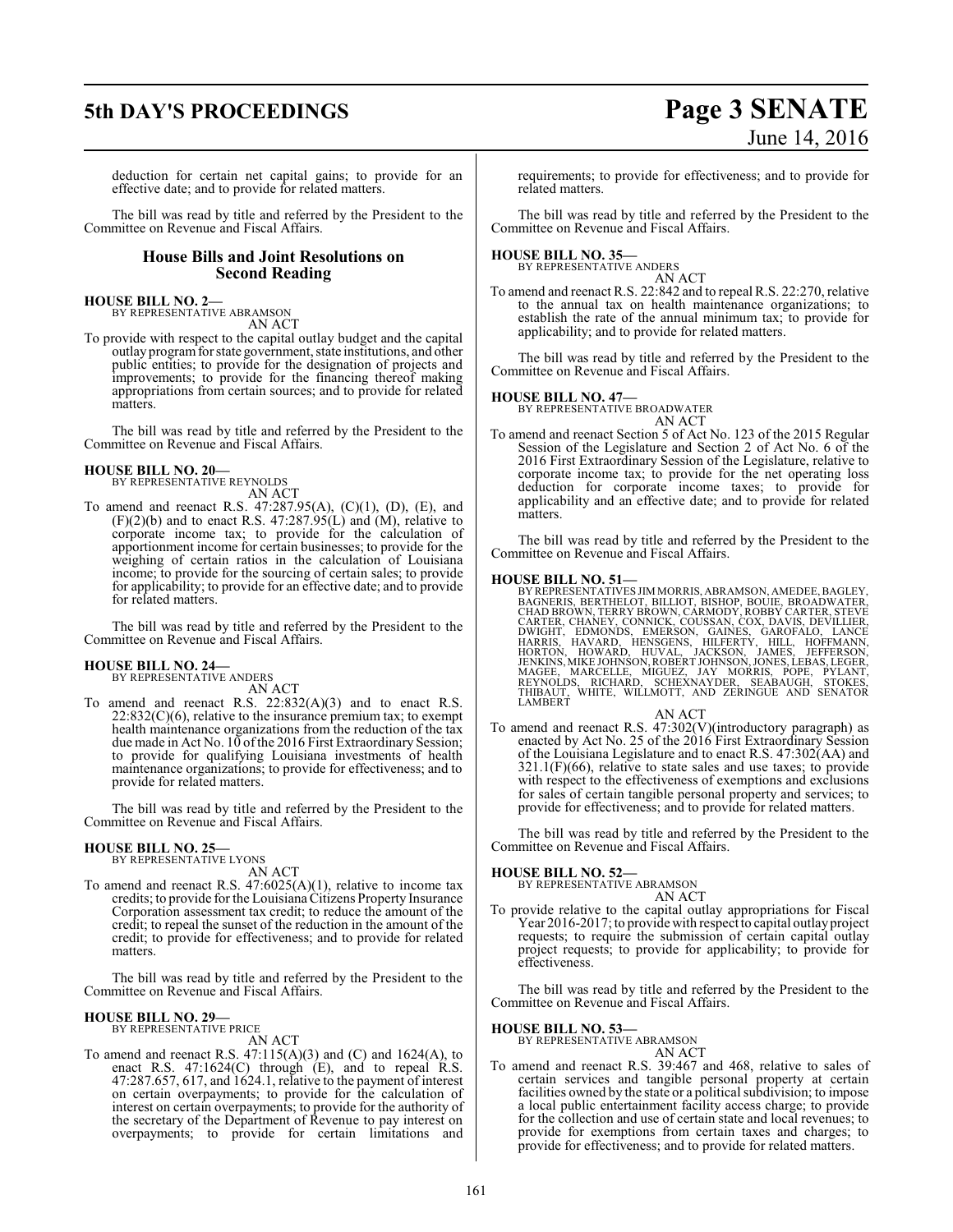# **Page 4 SENATE 5th DAY'S PROCEEDINGS**

# June 14, 2016

The bill was read by title and referred by the President to the Committee on Revenue and Fiscal Affairs.

# **Reports of Committees**

The following reports of committees were received and read:

# **REPORT OF COMMITTEE ON**

# **REVENUE AND FISCAL AFFAIRS**

Senator Jean-Paul "JP" Morrell, Chairman on behalf of the Committee on Revenue and Fiscal Affairs, submitted the following report:

# June 14, 2016

To the President and Members of the Senate:

I am directed by your Committee on Revenue and Fiscal Affairs to submit the following report:

# **SENATE BILL NO. 2—** BY SENATOR MORRELL

AN ACT

To amend and reenact R.S. 47:115(A)(3) and (C) and 1624 and to repeal R.S. 47:287.657, 617, and 1624.1, relative to interest on refunds of tax overpayments; to provide relative to netting of corporate income and franchise tax for purposes of interest computation; to provide relative to interest on certain severance tax overpayments; and to provide for related matters.

Reported favorably.

# **SENATE BILL NO. 3—** BY SENATOR MORRELL

AN ACT

To amend and reenact the introductory paragraph of R.S. 47:302(X), and the introductory paragraph of  $\bar{\rm R}$ .S.  $\bar{4}$ 7:321.1(F), and to enact R.S. 47:302(AA) and 321.1(I), relative to state sales and use tax; to restore certain exemptions applicable to state sales tax; to provide for an effective date; and to provide for related matters.

Reported favorably.

### **SENATE BILL NO. 5—** BY SENATOR CHABERT

AN ACT

To amend and reenact the introductory paragraph of R.S. 47:302(X) and the introductory paragraph of  $\bar{R}$ .S.  $\bar{4}7$ :321.1(F), and to enact R.S. 47:302(AA) and 321.1(I), relative to state sales and use tax; to provide with respect to the sales tax exemption for sales of butane, propane, or other liquified petroleum gases for private, residential consumption; to provide for an effective date; and to provide for related matters.

Reported favorably.

# **SENATE BILL NO. 8—** BY SENATOR MORRELL

AN ACT

To enact R.S. 47:6025(A)(4), relative to the tax credit for Louisiana Citizens Property Insurance Corporation assessment; to provide for the operability of the credit; to provide for effectiveness; and to provide for related matters.

Reported with amendments.

# **SENATE BILL NO. 9—**

BY SENATOR MORRELL

AN ACT

To amend and reenact the introductory paragraph of R.S. 47:301 and R.S.  $47:301(10)(c)(ii)(bb)$ , relative to sales and use tax; to provide for a definition of isolated and occasional sales; to provide for an effective date; and to provide for related matters.

Reported favorably.

Respectfully submitted, JEAN-PAUL "JP" MORRELL Chairman

# **Senate Bills and Joint Resolutions on Second Reading Just Reported by Committees**

Senator Morrell asked for and obtained a suspension of the rules to take up Senate Bills and Joint Resolutions just reported by Committees.

**SENATE BILL NO. 2—**

BY SENATOR MORRELL

AN ACT To amend and reenact R.S.  $47:115(A)(3)$  and (C) and 1624 and to repeal R.S. 47:287.657, 617, and 1624.1, relative to interest on refunds of tax overpayments; to provide relative to netting of corporate income and franchise tax for purposes of interest computation; to provide relative to interest on certain severance tax overpayments; and to provide for related matters.

Reported favorably by the Committee on Revenue and Fiscal Affairs. The bill was read by title, ordered engrossed and passed to a third reading.

**SENATE BILL NO. 3—**

BY SENATOR MORRELL AN ACT

To amend and reenact the introductory paragraph of R.S. 47:302(X), and the introductory paragraph of  $\bar{R}$ .S.  $\bar{4}7$ :321.1(F), and to enact R.S. 47:302(AA) and 321.1(I), relative to state sales and use tax; to restore certain exemptions applicable to state sales tax; to provide for an effective date; and to provide for related matters.

Reported favorably by the Committee on Revenue and Fiscal Affairs. The bill was read by title, ordered engrossed and recommitted to the Committee on Finance.

# **SENATE BILL NO. 5—**<br>BY SENATOR CHABERT

AN ACT To amend and reenact the introductory paragraph of R.S. 47:302(X) and the introductory paragraph of  $\bar{R}$ .S.  $\bar{4}7$ :321.1(F), and to enact R.S. 47:302(AA) and 321.1(I), relative to state sales and use tax; to provide with respect to the sales tax exemption for sales of butane, propane, or other liquified petroleum gases for private, residential consumption; to provide for an effective date; and to provide for related matters.

Reported favorably by the Committee on Revenue and Fiscal Affairs. The bill was read by title, ordered engrossed and passed to a third reading.

**SENATE BILL NO. 8—** BY SENATOR MORRELL

AN ACT

To enact R.S. 47:6025(A)(4), relative to the tax credit for Louisiana Citizens Property Insurance Corporation assessment; to provide for the operability of the credit; to provide for effectiveness; and to provide for related matters.

Reported with amendments by the Committee on Revenue and Fiscal Affairs.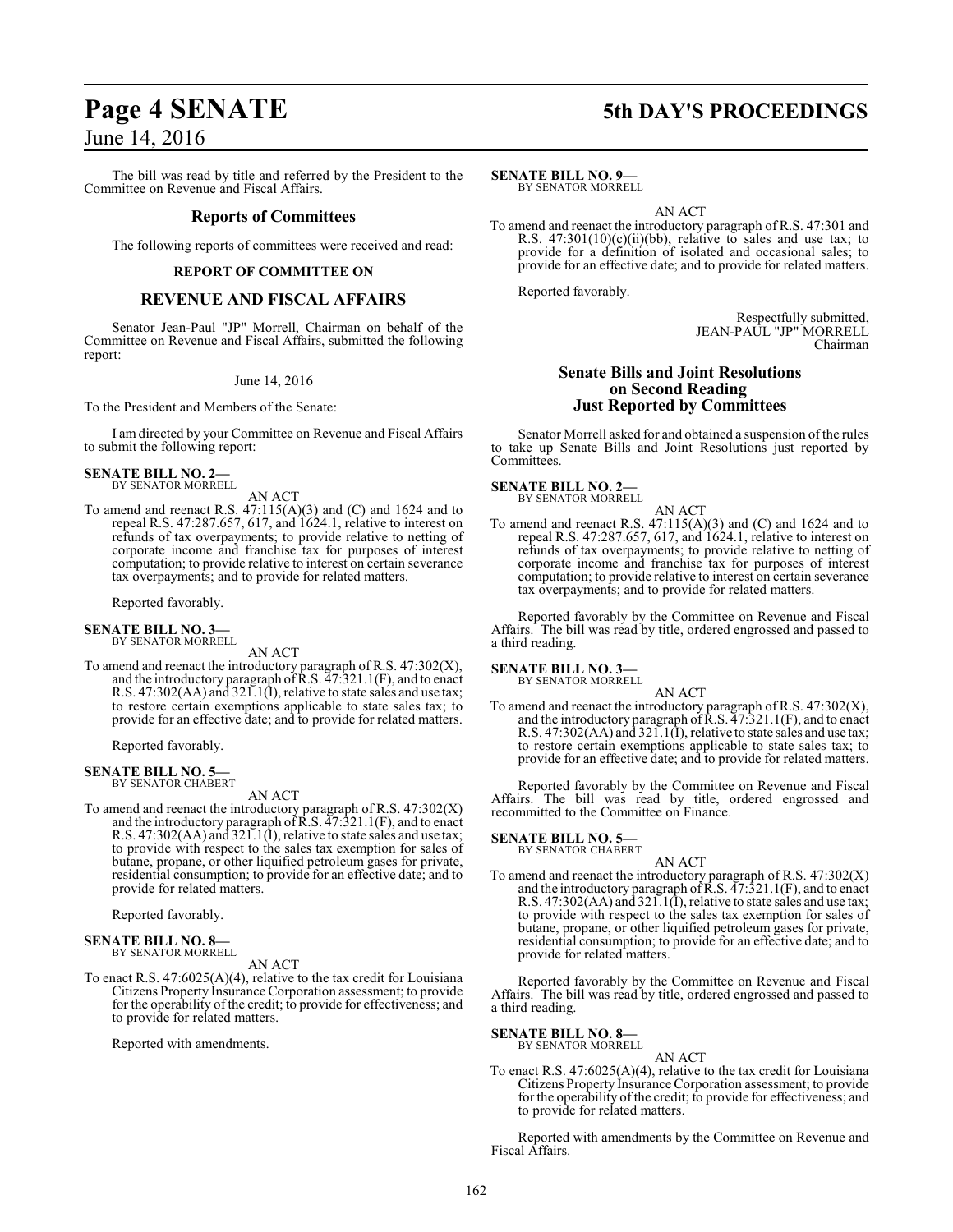# **5th DAY'S PROCEEDINGS Page 5 SENATE**

# June 14, 2016

# **SENATE COMMITTEE AMENDMENTS**

Amendments proposed by Senate Committee on Revenue and Fiscal Affairs to Original Senate Bill No. 8 by Senator Morrell

# AMENDMENT NO. 1

On page 1, line 2, delete "enact R.S. 47:6025(A)(4)" and insert "amend and reenact R.S. 47:6025(A)(1) and to repeal R.S.  $47:6025(A)(1)$  as amended by Section 5 of Act No. 125 of the 2015 Regular Session of the Legislature"

# AMENDMENT NO. 2

On page 1, line 3, delete "to provide for the operability of the credit;" and insert: "to reduce the amount of the credit; to repeal the sunset of the reduction in the amount of the credit;"

# AMENDMENT NO. 3

On page 1, line 6, delete "R.S. 47:6025(A)(4) is hereby enacted" and insert "R.S. 47:6025(A)(1) is hereby amended and reenacted"

# AMENDMENT NO. 4

On page 1, delete lines 8 through 14 and insert:

"A.(1) There shall be allowed a credit against Louisiana income tax due in a taxable year for seventy-two **twenty-five** percent of the amount of surcharges, market equalization charges, or assessments paid by a taxpayer during the taxable year as a result of the 2005 regular assessment or the emergency assessments levied due to Hurricanes **hurricanes** Katrina and Rita by Louisiana Citizens Property Insurance Corporation for the FAIR Plan and Coastal Plan, as they are defined in R.S. 22:2292.

\* \* \* Section 2. Notwithstanding the provisions of Section 8 of Act No. 125 of the 2015 Regular Session of the Legislature, R.S. 47:6025(A)(1) as amended by Section 5 of that Act is repealed in its entirety.

Section 3. The provisions of this Act shall be applicable to all taxable periods beginning on or after January 1, 2016."

# AMENDMENT NO. 5

On page 1, line 15, delete "Section 2." and insert "Section 4."

On motion of Senator Morrell, the committee amendment was adopted. The amended bill was read by title, ordered engrossed and recommitted to the Committee on Finance.

### **SENATE BILL NO. 9—** BY SENATOR MORRELL

AN ACT

To amend and reenact the introductory paragraph of R.S. 47:301 and R.S.  $47:301(10)(c)(ii)(bb)$ , relative to sales and use tax; to provide for a definition of isolated and occasional sales; to provide for an effective date; and to provide for related matters.

Reported favorably by the Committee on Revenue and Fiscal Affairs. The bill was read by title, ordered engrossed and recommitted to the Committee on Finance.

# **Senate Bills and Joint Resolutions on Second Reading Reported by Committees**

# **SENATE BILL NO. 1—** BY SENATOR GATTI

### AN ACT

To amend and reenact the introductory paragraph of R.S. 47:302(X) and the introductory paragraph of  $\bar{R}$ .S.  $\bar{4}7$ :321.1(F), and to enact R.S. 47:302(AA) and 321.1(I), relative to state sales and use tax; to provide with respect to the sales tax exemption for admissions to athletic and entertainment events for elementary and secondary schools; to provide for an effective date; and to provide for related matters.

Reported favorably by the Committee on Revenue and Fiscal Affairs. The bill was read by title, ordered engrossed and passed to a third reading.

**SENATE BILL NO. 4—** BY SENATORS CHABERT AND ALARIO AN ACT

To amend and reenact the introductory paragraph of R.S. 47:302(X) and the introductory paragraph of  $\bar{R}$ .S.  $\bar{4}7$ :321.1(F), and to enact R.S. 47:302(AA) and 321.1(I), relative to state sales and use tax; to provide with respect to the sales tax exemption for purchases offishing vessels, supplies, fuels, lubricants, and repair services by a licensed commercial fisherman; to provide for an effective date; and to provide for related matters.

Reported favorably by the Committee on Revenue and Fiscal Affairs. The bill was read by title, ordered engrossed and passed to a third reading.

# **SENATE BILL NO. 7—**<br>BY SENATOR MORRELL

AN ACT To amend and reenact R.S. 47:297.8(A), relative to refundable tax credits; to increase the earned income tax credit; to provide for effectiveness; and to provide for related matters.

Reported favorably by the Committee on Revenue and Fiscal Affairs. The bill was read by title, ordered engrossed and recommitted to the Committee on Finance.

# **Rules Suspended**

Senator Morrell asked for and obtained a suspension of the rules to allow the Senate Committee on Revenue and Fiscal Affairs to meet without the required posted notice.

# **ATTENDANCE ROLL CALL**

# PRESENT

| Mr. President | Fannin        | Perry     |
|---------------|---------------|-----------|
| Appel         | Gatti         | Peterson  |
| Barrow        | Hewitt        | Riser     |
| Bishop        | Johns         | Smith, G. |
| Boudreaux     | Lambert       | Smith, J. |
| <b>Brown</b>  | Luneau        | Tarver    |
| Carter        | Milkovich     | Thompson  |
| Chabert       | Mills         | Walsworth |
| Claitor       | Mizell        | Ward      |
| Colomb        | Morrell       | White     |
| Cortez        | Morrish       |           |
| Erdey         | Peacock       |           |
| Total - 34    |               |           |
|               | <b>ABSENT</b> |           |
|               |               |           |

Allain LaFleur Martiny<br>
Donahue Long Donahue Total - 5

# **Leaves of Absence**

The following leaves of absence were asked for and granted:

| Allain 1 Day  | Donahue 1 Day |  |
|---------------|---------------|--|
| LaFleur 1 Day | Long 1 Day    |  |
| Martiny 1 Day |               |  |